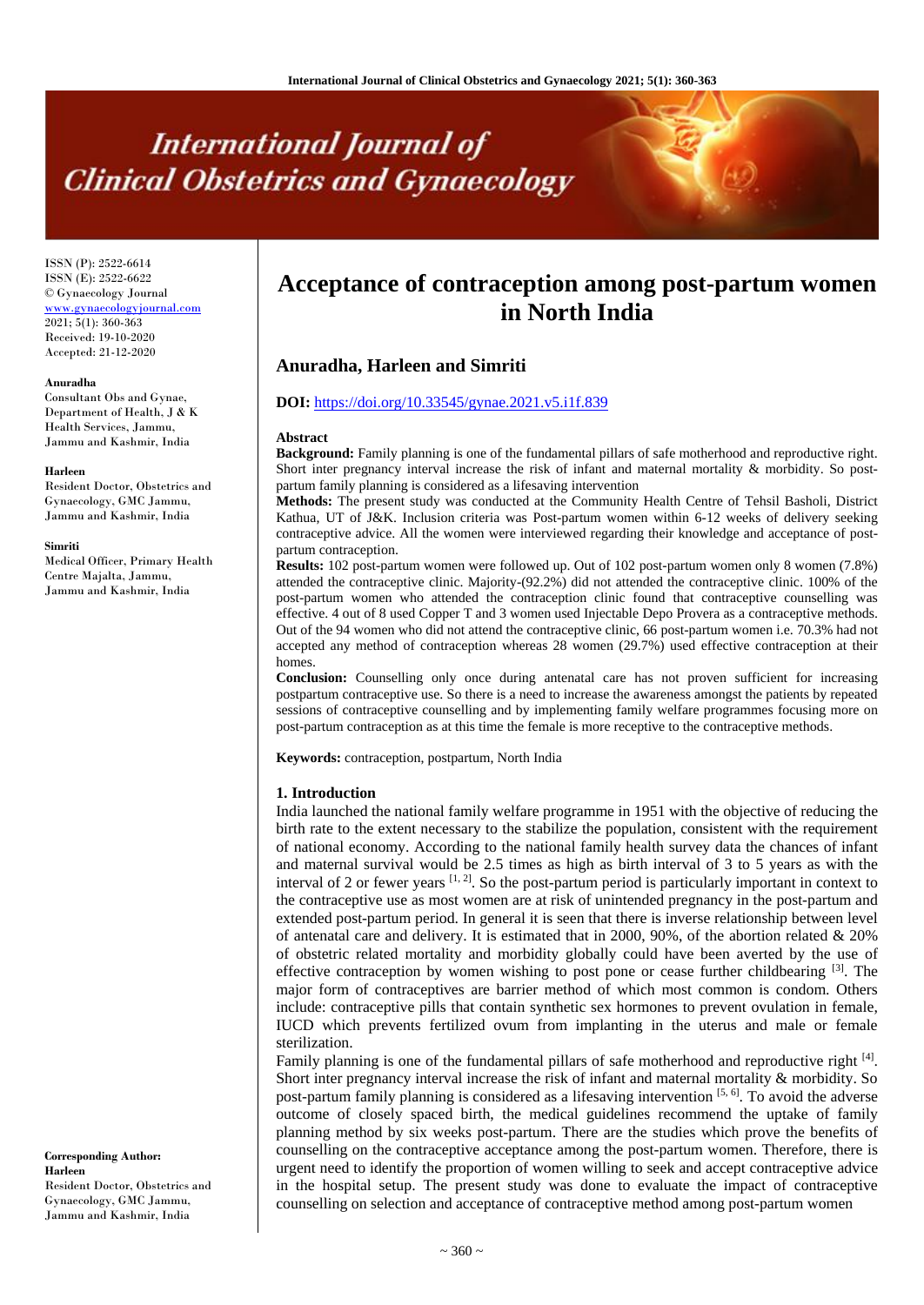This study also intended to identify the reasons for nonattendance among the post-partum women inspite of scheduled contraceptive visit.

#### **2. Material & Methods**

The present study was conducted at the Community Health Centre of Tehsil Basholi, District Kathua, UT of J&K.

## **2.1 Inclusion criteria**

 Post-partum women within 6 - 12 weeks of delivery seeking contraceptive advice.

#### **2.2 Exclusion criteria**

Post-partum women more than 12 weeks post-delivery.

Post-partum women within 6-12 weeks of delivery were retrospectively studied from the period of  $1<sup>st</sup>$  May 2020 to  $15<sup>th</sup>$ November 2020. These women were telephonically contacted and advised to attend the contraceptive clinic. The proportion of post-partum women attending obstetrics and gynaecology OPD seeking contraceptive advice within 12 weeks of delivery were noted. These women were counselled regarding usage and choice of contraceptive methods available. The post-partum women who did not turn up to attend the contraceptive clinic were again contacted telephonically to find out the reasons behind not attending the contraceptive clinic and their views were noted.

# **3. Observations & Result**

Characteristics of post-partum women attending contraceptive clinic (n=8).

| Table 1: Age distribution |  |
|---------------------------|--|
|---------------------------|--|

| Age (in years) | Number $(n=8)$ | <b>Percentage</b> |
|----------------|----------------|-------------------|
| 18-20          |                | 0%                |
| $21 - 25$      |                | 37.5%             |
| $26-30$        |                | 12.5%             |
| 31-35          |                | 25%               |

**Table 2:** Educational Status

| <b>Education</b> | Number | <b>Percentage</b> |
|------------------|--------|-------------------|
| Illiterate       |        | 50%               |
| Primary School   |        | 25%               |
| High School      |        | 25%               |
| Post Graduate    |        | 0/                |

| <b>Table 3: Occupation</b> |  |  |
|----------------------------|--|--|
|                            |  |  |

| <b>Employment</b> | <b>Number</b> | Percentage |
|-------------------|---------------|------------|
| Employed          |               | 0%         |
| Unemployed        |               | 100%       |

**Table 4:** Mode of delivery

| <b>Mode of Delivery</b> | <b>Number</b> | Percentage |
|-------------------------|---------------|------------|
| Normal                  |               | 75%        |
| LSCS.                   |               | 25%        |

|  |  | <b>Table 5: Parity</b> |
|--|--|------------------------|
|--|--|------------------------|

| <b>No. of Child</b> | <b>Number</b> | <b>Percentage</b> |
|---------------------|---------------|-------------------|
| One                 |               | 50%               |
| Two                 |               | 25%               |
| More Than Three     |               |                   |

**Table 6:** Breast Feeding Status

| <b>Breast Feeding Status</b> | <b>Number</b> | Percentage |
|------------------------------|---------------|------------|
| <b>Breast Feeding</b>        |               | 100\%      |
| <b>Excessive Feeding</b>     |               | 87.5%      |
| <b>Awareness About Lam</b>   |               | በ%         |

Characteristics of post-partum women who did not attended contraceptive clinic (n=94).

| <b>Table 1:</b> Age distribution |  |  |  |  |
|----------------------------------|--|--|--|--|
|----------------------------------|--|--|--|--|

| Age       | Number | <b>Percentage</b> |
|-----------|--------|-------------------|
| $18-20$   |        | 6.3%              |
| $21 - 25$ | 54     | 57.4%             |
| $26 - 30$ | 29     | 30.8%             |
| 31-35     |        | 5.3%              |

**Table 2:** Educational Status

| <b>Education</b> | Number | Percentage |
|------------------|--------|------------|
| Illiterate       | 24     | 25.5%      |
| Primary School   | 39     | 41.4%      |
| High School      |        | 26.5%      |
| Graduate         |        | ና 3%       |

#### **Table 3:** Occupation

| <b>Employment Status</b> | <b>Number</b> | Percentage |
|--------------------------|---------------|------------|
| Unemployed               |               | 97.8%      |
| Employed                 |               | 2.2%       |

**Table 4:** Mode of delivery

| <b>Mode of Delivery</b> | <b>Number</b> | <b>Percentage</b> |
|-------------------------|---------------|-------------------|
| Normal                  | 92            | 97.8%             |
| LSC'S                   |               | 2.2%              |

#### **Table 5:** Parity

| <b>No. of Children</b> | <b>Number</b> | <b>Percentage</b> |
|------------------------|---------------|-------------------|
| One                    | 36            | 38.2%             |
| two                    |               | 54.2%             |
| More Than Three        |               | 7.4%              |

**Table 6:** Breast Feeding Status

| <b>Beast Feeding</b>                          | <b>Number</b> |
|-----------------------------------------------|---------------|
| <b>Breast Feeding</b>                         | QΔ            |
| <b>Exclusive Breast Feeding</b>               | 61            |
| Awareness About Lactational Amenorrhea Method |               |

102 post-partum women were followed up. Out of 102 postpartum women only 8 women (7.8%) attended the contraceptive clinic. Majority-(92.2%) did not attended the contraceptive clinic. 100% of the post-partum women who attended the contraception clinic found that contraceptive counselling was effective. 4 out of 8, post-partum women (50%) used Copper T and 3 women (37.5%) used Injectable Deprovera as a contraceptive methods. Remaining 1 woman did not used any method as partner was out in some other state for work. Out of the 94 women who did not attend the contraceptive clinic, 66 post-partum women i.e. 70.3% had not accepted any method of contraception whereas 28 women (29.7%) used effective contraception at their homes. 16 out of these 28 i.e. 57.1% used condom, 8 women (28.5%) and 4 women (14.2%) used E Pill and Injection Deprovera respectively. The most common reason for not using contraception among those who did not attend contraceptive counselling were lack of knowledge in 19 women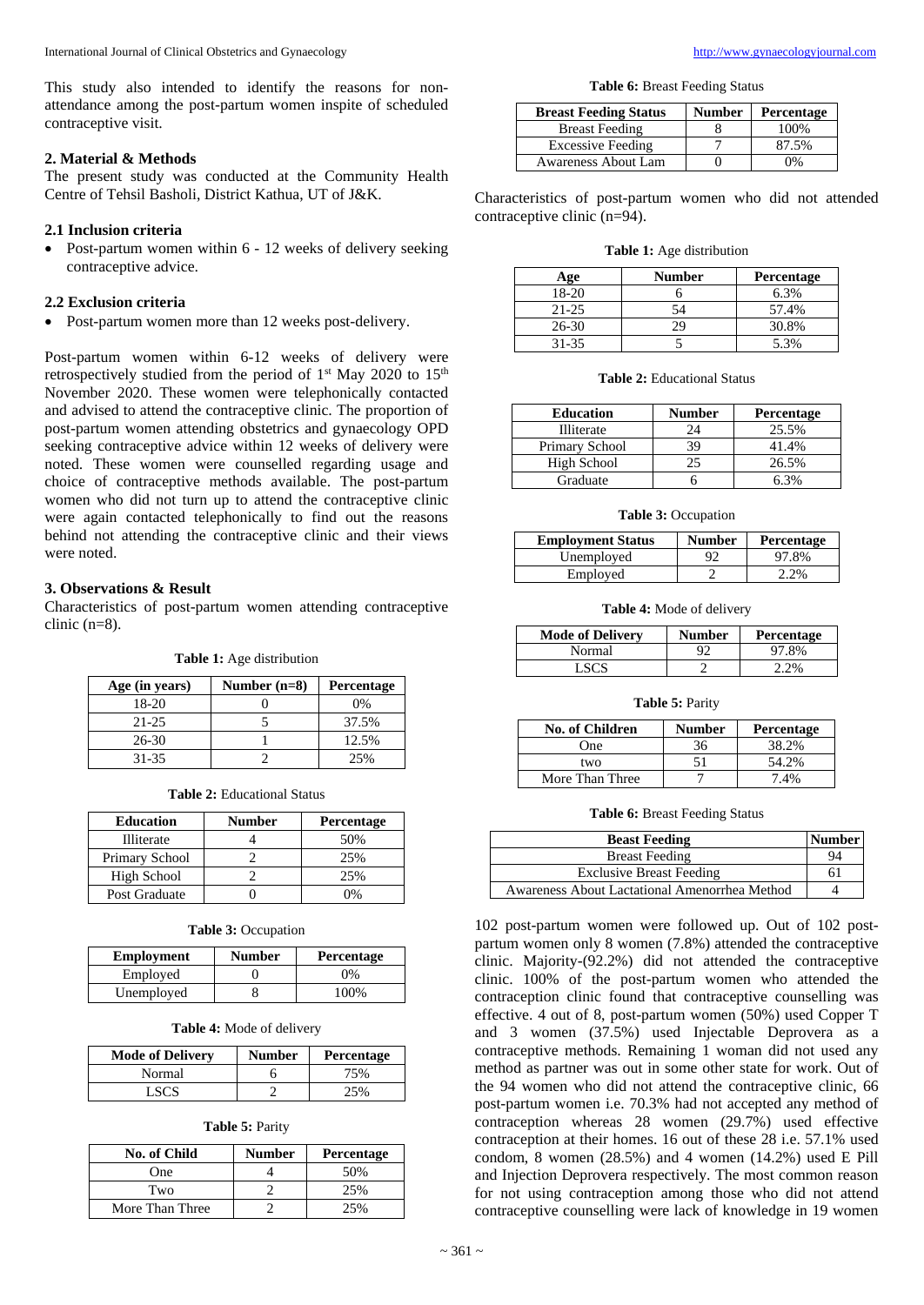(31.8%) and staying away from hospital in 19 women (25.7%). 11 women (16.6%) cited that methods are no longer useful to them right now as partner is out for work (as labourer in some other state). Infrequent sex in 9 (13.6%), have no time for sex in 4 (6.06%) and partner's opposition in 4 (6.06%) were other reasons for not using contraception and counselling.

## **4. Discussion**

Post-partum family planning is currently receiving considerable global attention in connection with the global Family Planning  $2020$  initiative  $^{[1]}$ . It is the crucial time to address high unmet family planning need and to reduce the risk of closely spaced pregnancies. About one quarter of intra-birth intervals in low and middle income countries are less than 24 months in length [5]. This in turn exposing infant to risk of prematurity, LBW and death and exposing mothers to anaemia, perpural endometritis, PROM and death  $[6, 7]$ . Counselling only once during antenatal period have not proven sufficient for increasing Post-Partum contraceptive use, infact antenatal and postpartum counselling combined has shown better result  $[11]$ . The provider must ensure that women understand the available options, can make informed choices and choose a method voluntarily. Ideal strategy for improving family planning programme performance is to incorporate contraceptive advice and services across the continuum of reproductive health so increasing the proportion of antenatal checkup, hospital deliveries postnatal checkup and immunization expand the number of opportunities for contraceptive counselling. Although number of contraceptive choices are available but usage of contraceptive methods among post-partum is rather very low. To avoid adverse outcome associated with closely spaced pregnancies, medical guidelines recommend the uptake of family planning methods by 6 weeks post-partum. The current study is to concentrate on the effort to counsel the post-partum women regarding importance of attending the contraceptive counselling and accepting the methods for proper spacing and family planning. A study conducted by Goel *et al*. [7] shows that women who received advice on family planning were more likely to adopt Post-Partum Contraceptives than those who were not advised at all. Similar finding have been reported by studies conducted by Chabbra *et al.* <sup>[8]</sup>. The present study shows that 6 weeks follow up visit at the OPD of family planning services is not effective. Only 7.9% of the Post-Partum women attended contraceptive counselling inspite of scheduled visit. Rosser *et al*. observed great variation with attendance rate in contraception counselling ranging from 4-33% among five centers in Subsaharan Africa<sup>[9]</sup> Attending the contraceptive clinic significantly impacted the acceptance of contraceptive methods. In the present study 87.5% of Post-Partum women who attended contraceptive clinic accepted contraceptive methods compared to those not attending the contraceptive clinics (87.5% vs. 43.9%). In the present study: copper-T, Inj. DMPA were found to be the preferred contraceptive methods selected by post-partum women (87.5%). This is in conformity with the results for India in world contraceptive use pattern survey [7].

In the present study all of the women were practising breast feeding. 66.6% were exclusive breast feeding and following the Lactational Amenorrhea Method (LAM) criteria but none was aware of LAM as an effective contraceptive methods, similar to the study results conducted by Fabic *et al*. [10] Therefore there is need to raise awareness of LAM and persuade women to either follow LAM or other criteria for contraception. Acceptance of contraceptive methods were high among who attended contraceptive counselling. Among 92.1% Post-Partum women

who did not attend the contraceptive session, 70.2% did not use any contraception: the most common reason cited was lack of knowledge (31.8%), staying away from hospital (25.7), 16.6% ruled out the need of contraceptive measures as partner is out for work (labourers in some other state). 13.6%, 6.06% and 6.06% stated infrequent sex, have no time for sex and partner's opposition respectively as a cause of not using contraceptive methods where as the most prevalent reasons for non-use of contraception [11] were health concern (13.3%), partner opposition (26.4%) and in frequent sex 18% as a cause of not using contraceptive methods.

# **5. Conclusion**

Family planning services at 6 weeks to 12 weeks post-partum was rarely attended. Only 7.9% i.e. 8 out of 102, attended the contraceptive counselling. Among those who attended DMPA/CuT (87.5%) were the preferred methods. Out of the 94 women who did not attend the contraceptive clinic, 66 postpartum women i.e. 70.3% had not accepted any method of contraception whereas 28 women (29.7%) used effective contraception at their homes Counselling only once during antenatal care has not proven sufficient for increasing Post-Partum contraceptive use. So there is a need to increase the awareness amongst the patients by repeated sessions of contraceptive counselling and by implementing family welfare programmes focusing more on post-partum contraception as at this time the female is more receptive to the contraceptive methods.

# **6. References**

- 1. Textbook of K. Park, 25<sup>th</sup> Edition 568.
- 2. International Institute of Population sciences (IIPS) and Macro International, National Family Health Survey (NFHS-3), 2005-06. India, Mumbai: IIPS 2007, 1.
- 3. Adeya MO AR, Asabi O, Omisone AO. Knowledge and practice of contraception among women of reproductive ages in South west Nigeria. J Eng 2012;1:70-76.
- 4. Paudel I, Budhathoki S. Unmet needs for family planning in Sunsari, eastern Nepal. Health Renaissance 2011;9(3):148- 151.
- 5. DaVanzo J, Hale L, Razzaque A, Rahman M. Effects of interpregnancy interval and outcome of the preceding pregnancy on pregnancy outcomes in Matlab, Bangladesh. BJOG 2007;114(9):1079-1087.
- 6. Rutstein SO. Further evidence of the effects of preceding birth intervals on neonatal, infant and under-five years mortality and nutritional status in developing countries: evidence from the demographic and health surveys. DHS Working Papers, No. 41. Calverton, MD, USA: Macro International 2008.
- 7. Goel Shruti, Bhatnagar Isha, Khan ME, Hazra Avishek. Increasing postpartum contraception in Rural Uttar Pradesh. The Journal of family welfare 2010;56:57-64.
- 8. Chhabra HK, Mohanty IR, Mohanty NC *et al*. Impact of Structured Counseling on Choice of Contraceptive Method among Postpartum Women. J Obstet Gynecol India 2015;6:1-9.
- 9. Rossier C, Hellen J. Traditional birth spacing practices and uptake of family planning during the postpartum period in Ouagadougou: qualitative results. Int. Perspect Sex Reprod Health 2014;40(2):87-94.
- 10. Fabic MS, Choi Y. Assessing the quality of data regarding use of the lactational amenorrhea method. Studies in Family Planning 2013;44(2):205-221.